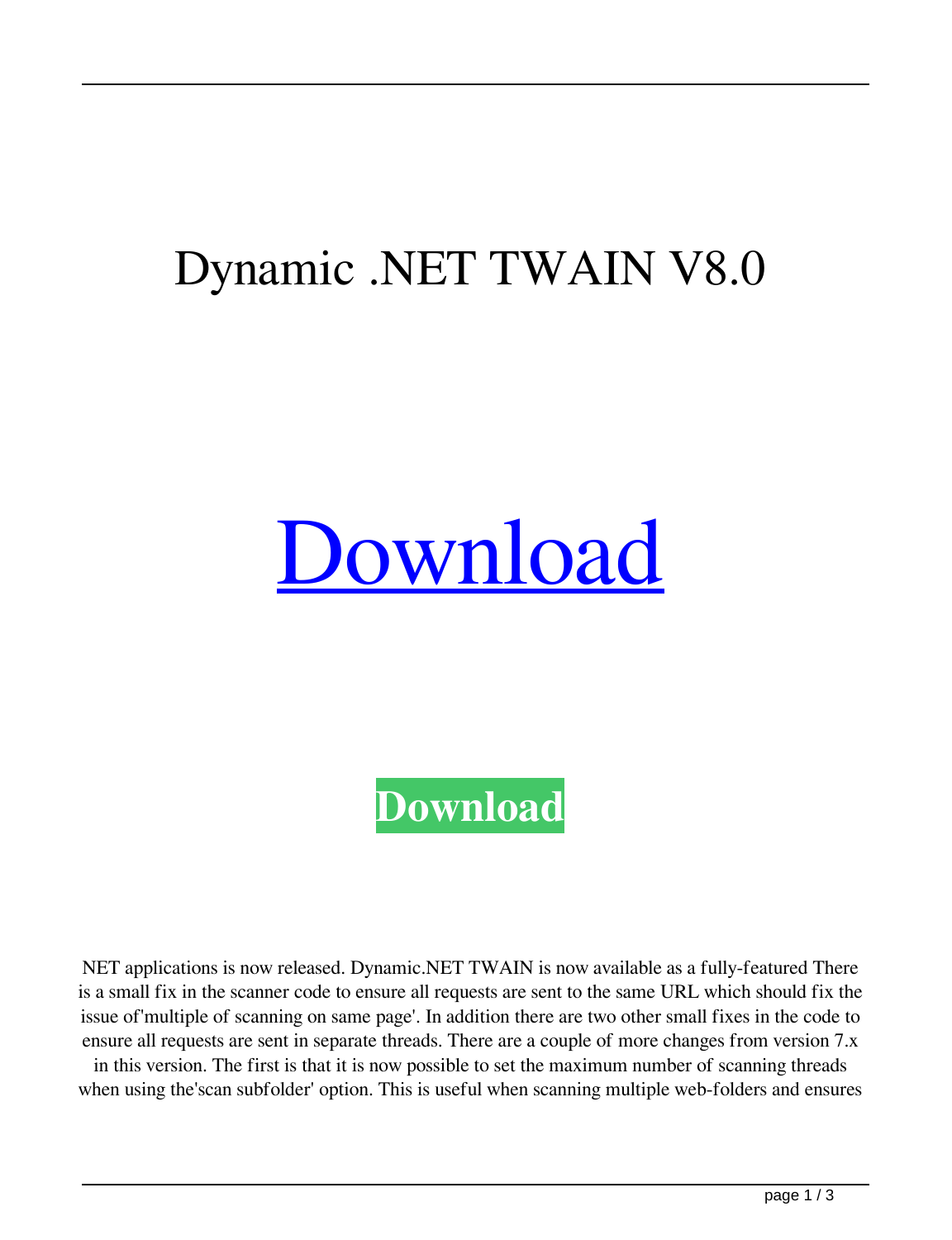that you don't just use up all available system resources while scanning. In addition, there are now icons on the scanner interface which you can use to start, stop and exit the program. Finally, the program now supports Unicode paths, the path can be written in either Windows or UNIX format. Version 7.0 of Dynamic.NET TWAIN was released a while back, but as the scanner is still being used in production systems by a lot of people, we felt it was high time to add a few new features. The main new feature is the ability to run multiple TWAIN scanning sessions at the same time, this can be enabled using the "Scan subfolder" option. If you would like to learn more about this new feature, please read the brief article on our website. The remaining new features are small enhancements and fixes to various other aspects of the scanner. These changes have been made so that you can use the scanner in as close to a production environment as possible. There are a few more changes from version 6.x in this version. The first is the availability of a sample application. This allows you to try out the new scanner before installing it in your system. The second change is that the program now handles Unicode paths. This is mostly relevant to people on UNIX based systems as the program will now accept paths written in UNIX format. Finally, the main source file of the scanner is now in the form of a VS.NET project, making the source code available for you to view and modify, if you so desire. Version 6.x of the scanner has been updated with a few more fixes and enhancements. The first of these is that the scanner now handles multiple devices. This is achieved by using the "TWAIN Profile" option which instructs the scanner to look for a profile to send the requests